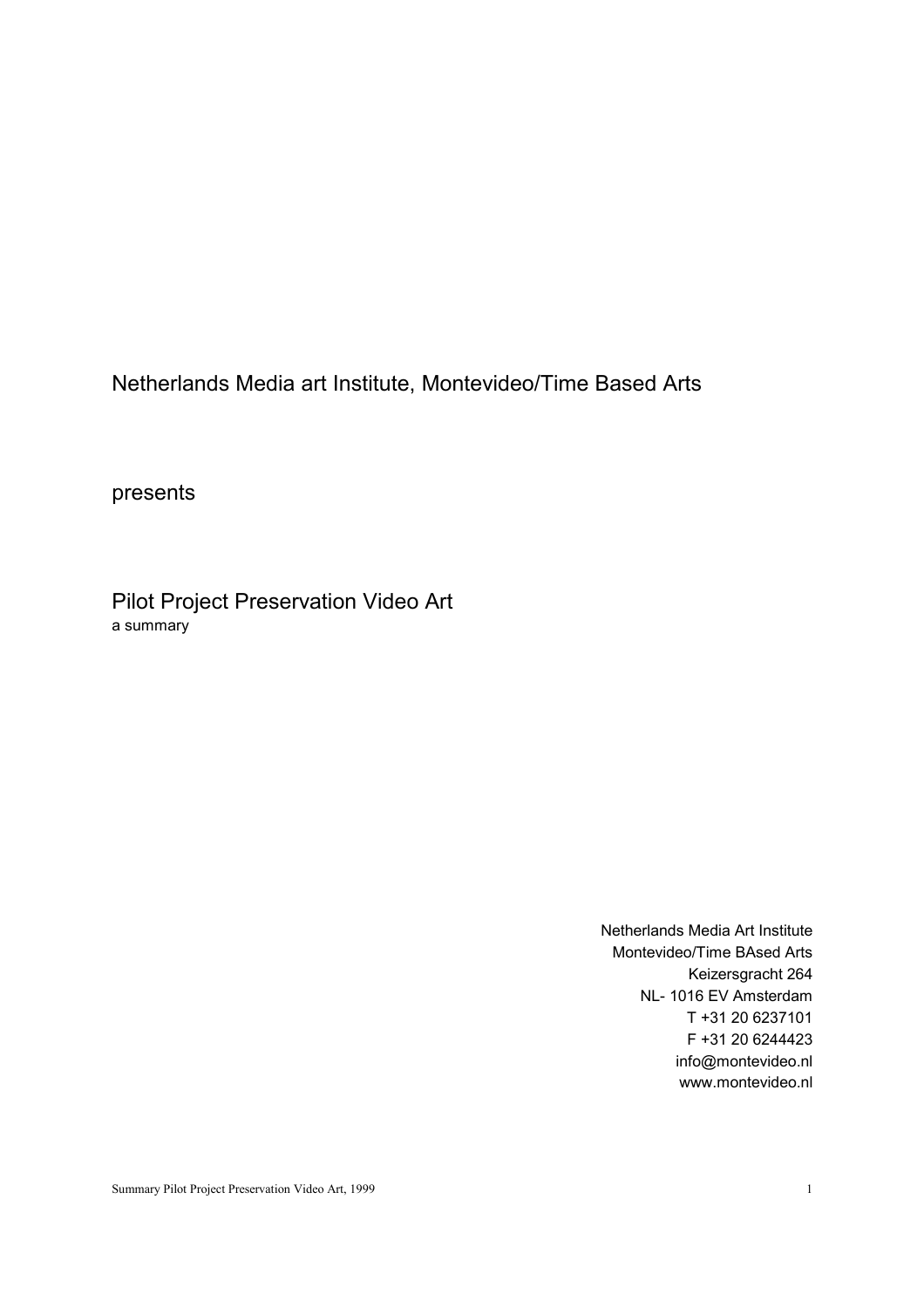# Pilot Project Preservation Video Art

a summary

How to preserve video art? Is digitization a legitimate solution to this problem; what factors play a role in the preservation and digitization of video art and how should we go about it? These are only a few of the questions to which a number of museums and other institutions, under the supervision of the Netherlands Media Art Institute, MonteVideo/Time Based Arts, have tried to find an answer through the Pilot Project Preservation Video Art.

Objective of the Pilot Project: To gain an insight into the procedures, technique and costs involved in the digitization of video art.

Result: Preservation criteria, preservation plan and cost calculation for the digitization of the participating video-art collections. The criteria formulated can be used as a guideline for the preservation of video art.

## **Starting points**

- the currently known carriers of the video signal have a very limited life span;
- the loss of quality involved in the transfer from analogue to digital is negligible, in contrast to that which inevitably occurs during conversion from analogue to analogue;
- none of the carriers is durable; the solution for definitive preservation will have to be sought in the sphere of storage in an encoded form, so that it is possible at all times to transfer the information to another material environment without loss of quality;
- digitization generates new possibilities for editing, restoration, availability, and, for example, links with text-database files;
- since the specific technical elements are subject to deterioration, it is essential that, whatever happens, the original character of the work of art, the artist's intention, the message and its effect, can be guaranteed.

In 1998, a work group consisting of Christianne Berndes (Stedelijk Van Abbemuseum, Eindhoven), Mathilde Heyns (De Appel, Amsterdam), Poul ter Hofstede (Groninger Museum, Groningen), Andree van de Kerkhove (Museum Kröller Müller, Otterlo), Heiner Holtappels (Netherlands Media Art Institute, MonteVideo/Time Based Arts, Amsterdam), Pieter van Oordt (Rijksakademie van Beeldende Kunsten, Amsterdam), Dorine Mignot (Stedelijk Museum, Amsterdam), Jacqueline Rapmund (Museum Boymans-van Beuningen, Rotterdam), Christine de Baan (Rotterdamse Kunststichting, Rotterdam) and Ton van Vliet (World Wide Video Center, Amsterdam) met several times under the chairmanship of Evert Rodrigo (Instituut Collectie Nederland) to discuss preservation guidelines and procedures. Nadine Bors (trainee Reinwardt), in collaboration with the Netherlands Media Art Institute, MonteVideo/Time Based Arts, carried out a fact-finding study on state-of-the-art technology.<sup>1</sup> A separate work group, consisting of Gaby Wijers, Dorine Mignot and Christianne Berndes, focused on performing rights and copyright, and formulated contractual starting points. Ramon Coelho and others (Netherlands Media Art Institue, MonteVideo/Time Based Arts) were in charge of the set-up and (external) realization of digitization trials. The project, commissioned by t/TBA, was coordinated by Gaby Wijers (Toxus). An intensive exchange of information and know-how took place with the Theater Instituut Nederland (Mickery collection).

The project was financed by the Mondriaan Foundation, the Prince Bernhard Fonds, and the participating institutions.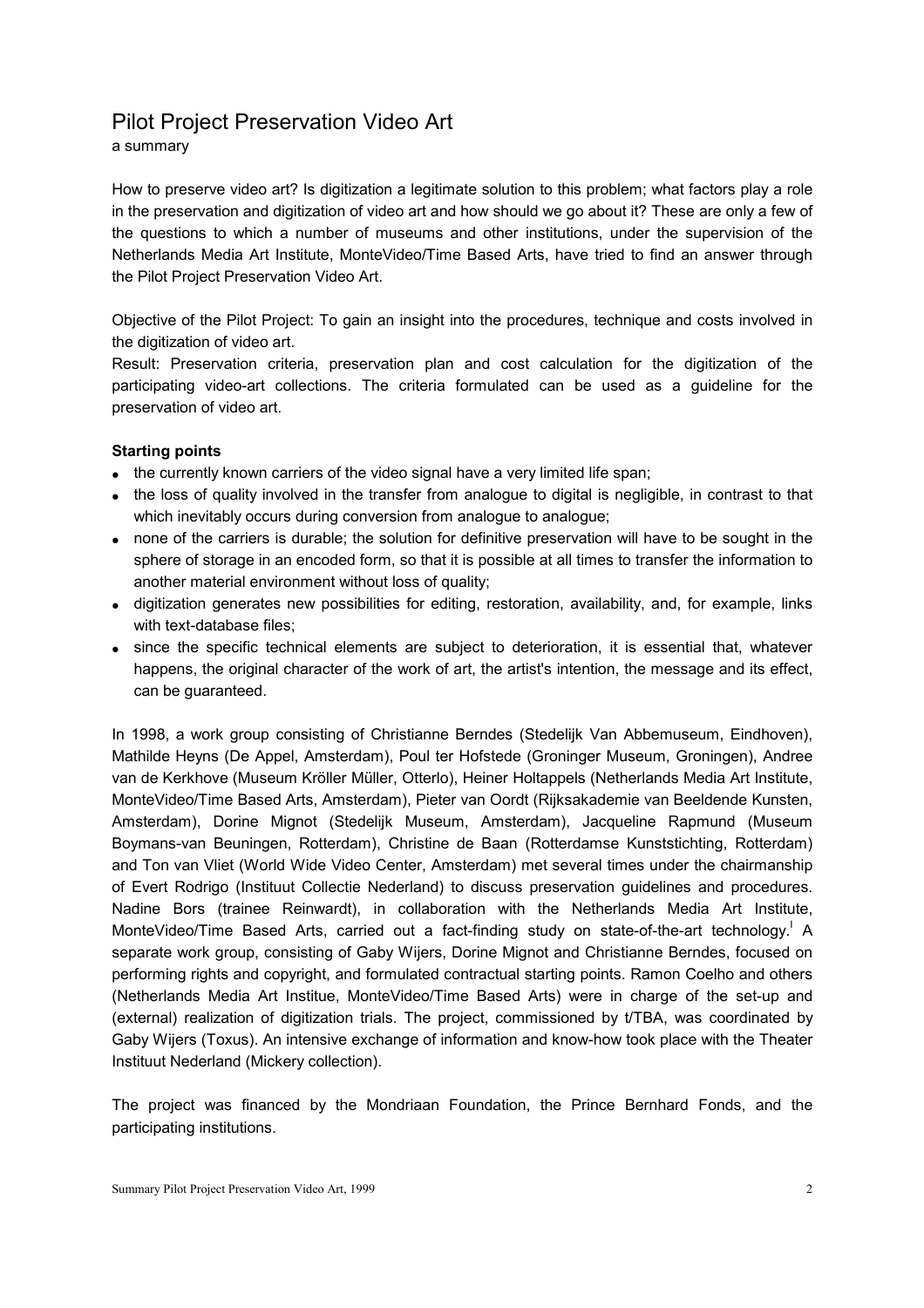### **Summary and framework**

The greater part of video works in various collections was originally recorded on outdated, now no longer playable, formats and systems. In the early 1990s, within the framework of the "Deltaplan Cultuurbehoud" (Delta Plan Culture Conservation), the most important tapes, which were threatened by total erosion, were transferred to the very high-quality Betacam SP system. However, in order to ensure adequate preservation of an analogue system, the contents of the tapes need to be transferred to another carrier every seven to ten years. Moreover, copying leads to loss of quality. The same problems arise with the preservation of newer works. Now that it is technically and financially possible, the works from the 'first phase' and recent video works from museum collections and those of other institutions should be spared from fast deterioration by conversion to digital carriers. In this way, loss of quality would be avoided, and the works could be stored on (presumably) more durable carriers. Moreover, as well as new possibilities for editing and restoration, digitization also offers new channels for presentation and distribution, whereby this part of our cultural heritage can be made accessible to interested institutions and private parties. Within the Pilot Project Preservation Video Art, firstly the conditions to be met by technology were formulated, and subsequently a choice was made for a specific preservation technique, and the financial consequences were mapped out.

#### **The preservation of video art**

The preservation of modern art, and specifically that of a relatively new medium such as video art, is in fact virgin territory with no clear definitions. Forms of expression, formats, and (im)possibilities of new systems come and go at great speed. Standards simply do not exist. There is no insight into the ageing process, there are no preservation criteria, and expertise on the composition of this medium is hardly accessible. This makes preservation even more complicated.

On the one hand, at a museological level, the preservation of video art has some common ground with the preservation of, for example, installations. Indeed, such a work of art can only be experienced in its entirety when the installation is 'running', that is, when software and hardware are active. On the other hand, there are similarities with the highly topical preservation of film, and of audiovisual (broadcasting) archives, with a comparable carrier (video). Furthermore, there are parallels to be drawn with other reproducible media, such as photography and graphic art. Material studies, projects on public accessibility, experiences with conversion to different carriers, etc., yield much that can be used in the preservation of video art. However, the differences are fundamental. Film, photography and graphic art are different media, with different components and different means of presentation and distribution. Art(ists') films are only a fraction of film as a whole. Audiovisual archives centre on the information stored on tape.  $V$  In video art, video is the carrier of the work of art.

### **Video art and visual art**

In the Pilot Project Preservation Video Art, the accent lies on expressions of visual art whereby video is used as a medium, both during the production process and in the presentation. However, video recordings of artistic work (for example, performances) are also important, because, in many cases, the video tapes are the only form of registration of such works. Characteristic of video art is that there is a carrier of the signal (the software), which can only be made visible with the help of playback equipment (the hardware) in a manner of presentation that is either specific or not. Time lapse (timebased art) and interactivity could play a role in this. Information on the works, the manner of presentation and the artist's intention are crucial to the preservation of modern art.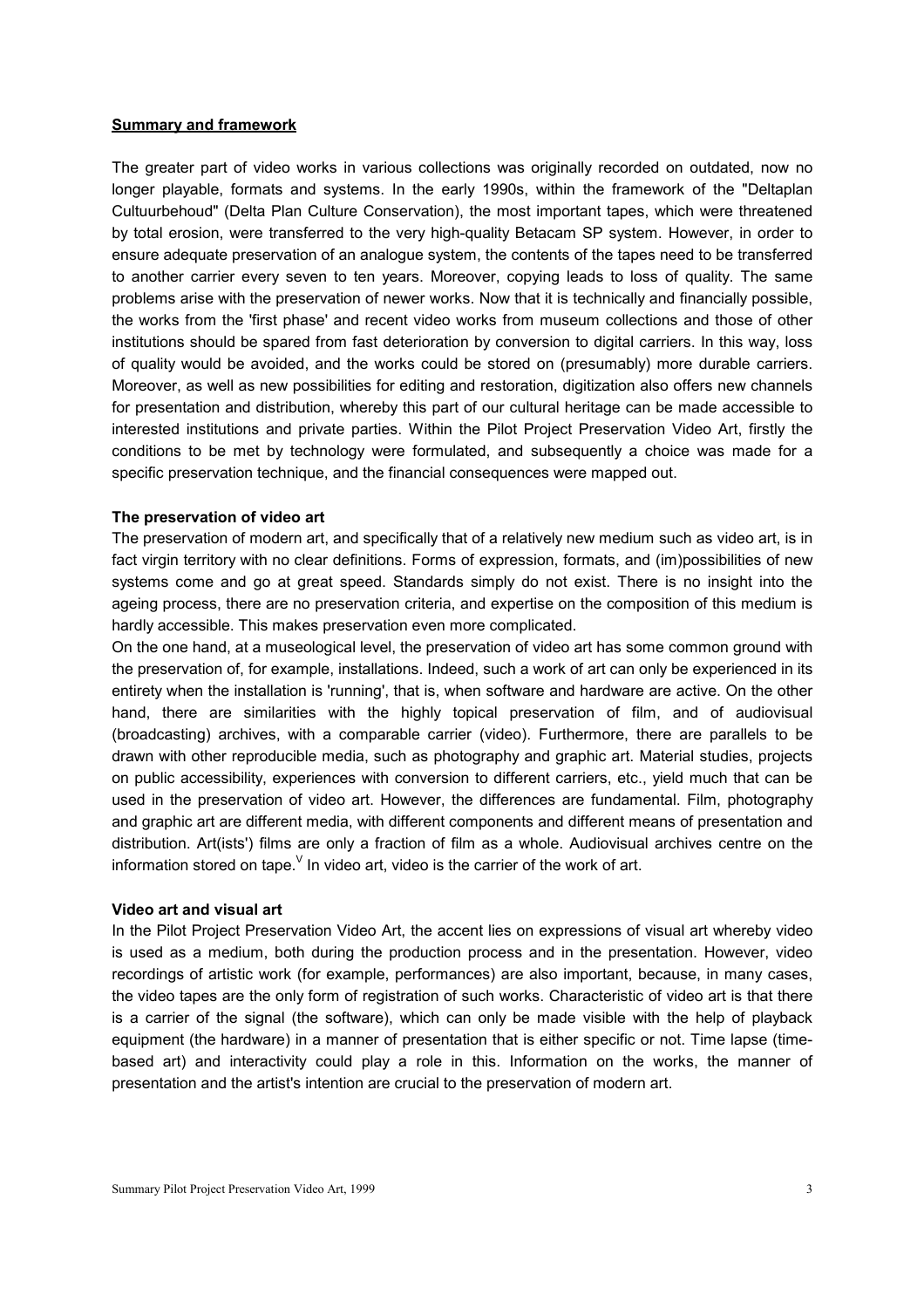Whether or not the playback equipment and manner of presentation are essential to the meaning and perception of the video work is, in many cases, unknown. Whether replacement of the current equipment will affect the authenticity of the work of art is questionable. By definition, digitization of video art means changing the carrier and playback equipment of the work of art. Therefore, the artist should be asked this same question with regard to conversion to a digital format. In video art, the accumulation and registration of such information is still in its infancy.

The traditional codes for the visual arts, such as the uniqueness of the manifestation, do not apply to video art. Video is a technologically reproducible medium. As with negatives in photography, video has a master tape, of which the necessary copies are made. This means that the participating institutes could have not only originals and various generations or types of duplicates, but also the same work in their possession. Due to the technical capacities of the medium at its moment of creation, a video work gives an image of its time, but in view of the essence (reproducibility) of the medium, it is not the specific technology, but rather the original character of the work as registered on the carrier, that is adopted as the starting point of the Pilot project.

#### **Preservation techniques for video art**

The preservation of video art is internationally felt to be a very complex problem. In 1995, a symposium on this issue was organized in Wolfsburg. During the Bay Area Video Coalition Playback Conference in 1996, video preservation was one of the most discussed topics. Various aspects were mapped out, and guidelines were formulated. Internationally, video art is being digitized in different formats for presentation and distribution. Only on a very small scale is digitization happening with a view to preservation, but again, in different formats. There are vast differences of opinion, from transfer to film or digital formats with or without compression, to conversion to both analogue and digital formats. The ideal (preservation) format does not exist. The choice of a particular preservation technique primarily depends on the preservation criteria.

If digitization does not affect the concept of the work, and is based on the earliest possible generation; if the quality of the new carrier ensures a reproduction signal which is so close to that of the original that there is no visible difference; then digitization of this important part of our cultural heritage is certainly justified. Indeed, without conversion to a different carrier, video works would soon lose the capacity to be presented in their original form, due to ongoing deterioration. Without digitization of such works, this loss of quality will keep recurring.

In view of recent developments, Digital Betacam is the most suitable option for archival storage. The signal is compressed 2:1, which is optically invisible; in contrast to Mpeg 2, where the compression is clearly visible. Compared to other options, the cost/performance relationship is positive. Moreover, Digital Betacam is an accepted standard. Digital Betacam means storage on tape; if stored in the right conditions and treated correctly, the works on tape could be transferred to a new carrier within ten years, without loss of quality.

The optimal format for accessibility depends on the requirements for future use. Further analysis of this is beyond the scope of this pilot project. This also applies to the format for registration. In order to be able to realize, apart from digital storage, the digital accessibility of collections in the near future, a collective list of names, types, genres, and key words, should be drawn up. A collective trial with selected educational digital material would be a desirable follow-up.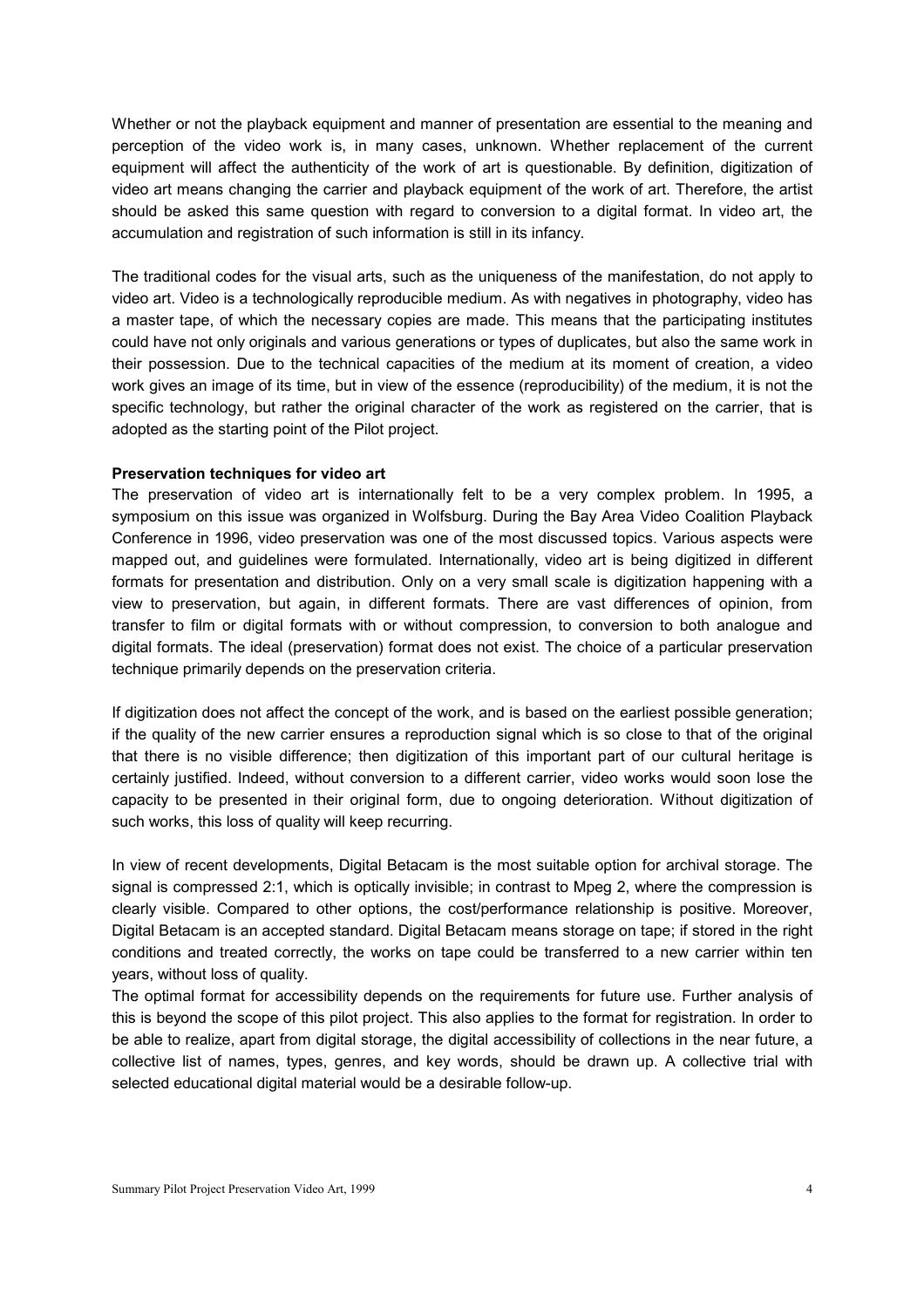## **Copyright Aspects**

The preservation and digitization of video art presupposes a whole range of copyright-related and contractual aspects and problems. Museums and other institutions make use of various copies of the same video work, often in different formats. There are copies for the archives, for presentation, and for viewing purposes. The 'master tape' is stored in the archives, in a high-grade, durable format to preserve it for posterity. This is copied for presentations. Videotapes are subject to wear and tear, and have to be replaced regularly for presentation. Special viewing copies are often used for educational purposes or selection by curators. Moreover, stills and fragments are extracted from video works, to be used for promotional purposes and (Internet) catalogues. However, copying a tape (even for reasons of security) could be seen as an infringement of the artist's right of exploitation. The current contracts between the participants in the Pilot project and artists do not generally cover the use of copies, preservation/digitization and restoration. Digitization as a new form of exploitation is such a novel development that, as yet, nothing has been agreed on this. Agreement between artist and owner is essential, not only in retrospect for the material already acquired, but also for future purchases, loans and donations.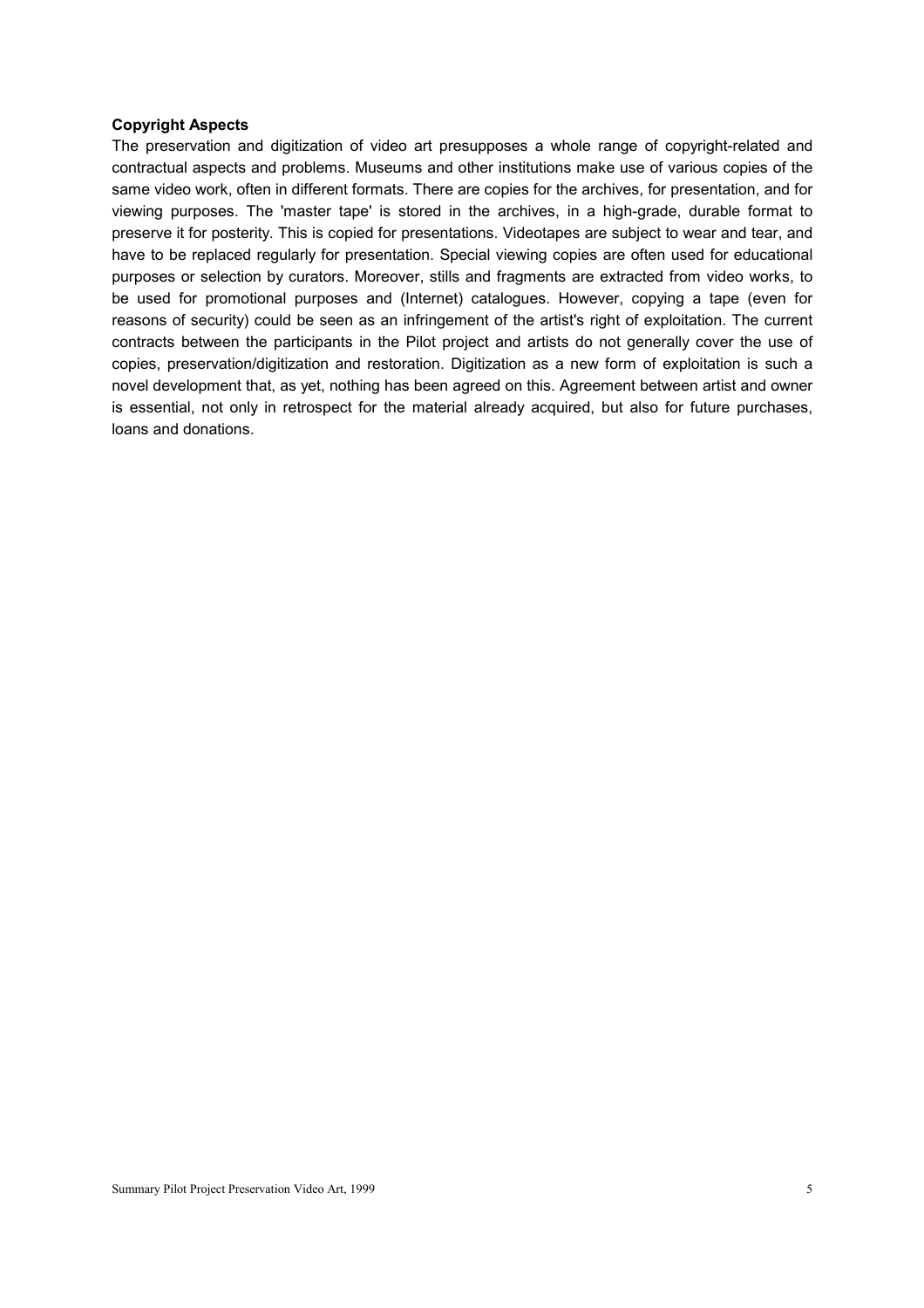## **Recommendations for the Preservation of Video Art**

- 1. The participating institutions will draw up a list of works to be digitized, providing title, artist, year of creation, playing time, format, as well as status of the material.
- 2. The status of duplicate copies will be investigated centrally.
- 3. The individual participants should approach the artists on the basis of a centrally drawn-up checklist, with regard to:
	- Intention: Will digitization change the meaning of the work, and/or the artist's intention?
	- Preservation: What is the artist's attitude towards preservation etc.? Permission for digitization; yes/no.
	- Master tape: Where is the master tape, and can this be used for digitization, or does a digitized copy already exist, in the right format?
- 4. There are various options when it comes to the actual execution; from fully decentralized to fully centralized, and variations thereof. Decentralized digitization, by the individual artists, would cloud insight into costs, coherence, and quality. In view of the experience and expertise available, centralized digitization by the Netherlands Media Art Institute, MonteVideo/Time Based Arts would seem preferable. Contracting out would ultimately be cheaper; it would reduce the investment in equipment and manpower, but processing, editing and registration would be virtually impossible, and moreover, strict monitoring would be essential.
	- Digitization should be based on the master tape; if this is not possible, the submaster should be used, or with recent material, the earliest generation
	- Artists should be invited to become involved in the process
	- For each institution, the mounted works are to be preceded by a colour bar and followed by a black bar, by which the inpoint and outpoint times will be registered. In the case of 'firstphase' works, the 10% overlap has to be edited, and the black-and-white contrast and audio adjusted.
- 5. The works and the treatment thereof should be registered in detail. A list of names, types, genres, and key words should be drawn up collectively.
- 6. The preserved works should preferably be stored centrally at the Netherlands Media Art Institute, MonteVideo/Time Based Arts, under optimal conditions.
- 7. The overheads for the preservation will amount to at least NLG 250,000, and will be financed centrally by the Netherlands Media Art Institute, MonteVideo/Time Based Arts. The variable costs, including carriers, personnel and chargeable overheads, will be charged per hour of video work to each institution.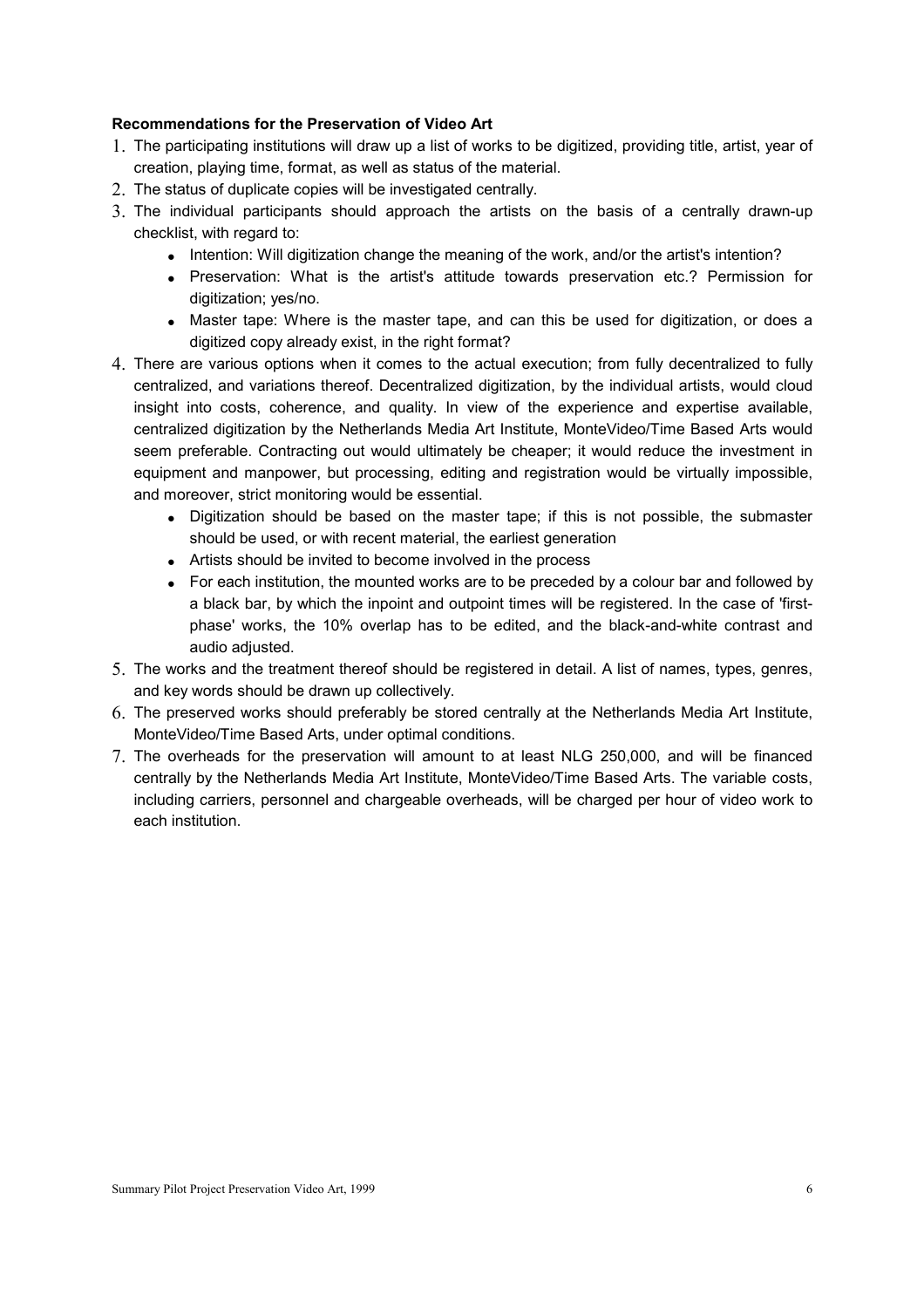## **Summary of the technical report**

Video has been registered on more than 50 different carrier systems, the oldest of which dates back to 1965. Some ten of these systems are still in use.

The video signal is written onto the tape via a magnetic process. During this process, the video signal can be split up into a luminance and a colour signal (component). In these cases, there are two tracks for colour (Cr/Cb) and one for luminance (Y). This yields a higher quality than composite signals. With composite video signals, colour and luminance are combined (Y/Cr/Cb). This leads to the loss of certain frequencies. Moreover, the colour definition is less sharp than with component systems.

## **Digitization and compression**

All the digital video recorders currently in use make use of data reduction (compression) in order to reduce the large quantities of data to workable proportions. The system of data reduction determines the quality of the eventual signal. The best quality can be achieved with a reduction system which is effective within a video field or frame. The manner in which the signal is sampled is another important factor in the prevention of loss of quality. Whether or not, and to what degree, loss of information will occur, depends on the method used. However, it should be mentioned that the human eye is not (always) able to perceive the changes in quality.

The conversion of an analogue signal into a digital one is not as simple as it sounds. The former is continuous, the latter discontinuous. Therefore, the analogue signal is gauged at the highest frequency (the sampling rate) and converted into a discontinuous digital signal. This is digitization. The higher the sampling rate, the better the conversion, because the loss of information is minimized. Every analogue signal can be digitized. It can also be reconverted. But a digital signal does not show what kind of analogue signal it used to be.

Mpeg (1 and 2) and Jpeg are often used for the compression of video signals. These compression techniques include, for example, the digital writing to tape of similar pixels (picture elements) within a video frame, or a series of video frames, as one value, and vice versa. Moreover, with Mpeg 1, one field per frame (two fields) is simply thrown away. Frames are digitized whereby all information on luminance is preserved, but the chrominance is both horizontally and vertically undersampled at a ratio of 2:1 (4:2:2). The underlying idea is that, within a short time span, there is usually little difference between the images in an image sequence.

## **Criteria for Archive Formats**

- 1. There should be no visible change of image compared to the original
- 2. There should be as much as possible compatibility with industrial standards
- 3. The system must be able to process Betacam SP, U-matic and VHS tapes, while preserving the best possible quality
- 4. Montage and editing must be possible
- 5. The stored material must have a long to very long life span
- 6. The stored material must be able to be copied onto any desired (tape) format without any appreciable loss of quality
- 7. The system must guarantee the possibility of transferring the preserved material to newly designed carriers, in the 21st century.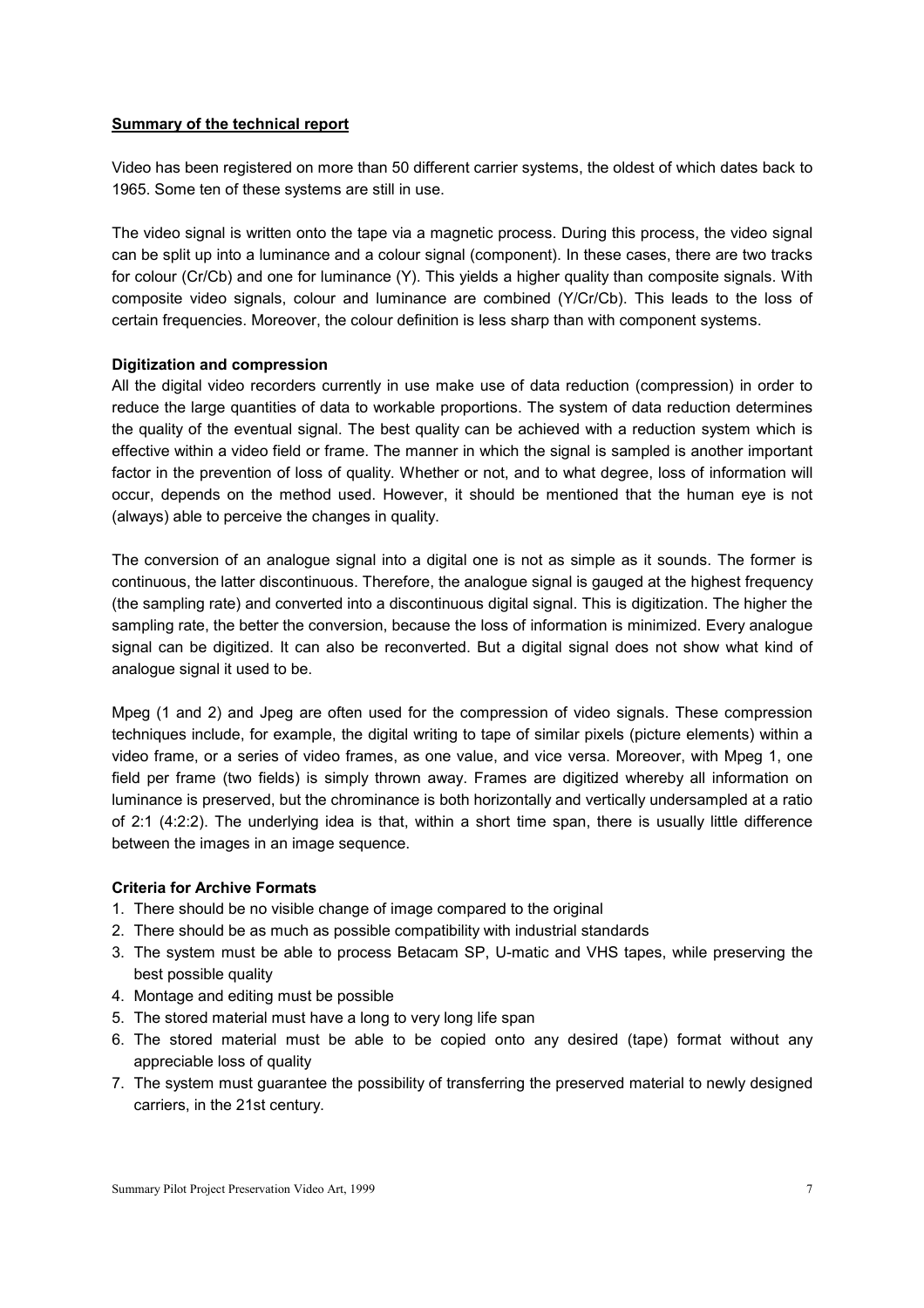Internationally, video art is being digitized in different formats with compression for presentation and distribution purposes. Only on a very small scale is this happening with a view to preservation, but again, in different formats. There are vast differences of opinion, from transfer to film or digital formats with or without compression, to conversion to both analogue and digital formats.

The fact-finding study resulted in the following formats being eligible for consideration and comparison:

- 1. D1 and D2: Loss-free compression, in use at a museological level, but are in fact outdated and very expensive formats. D2 is a composite format.
- 2. Digital Betacam (DB): Limited compression (2:1); broadcasting standard, has also been used by the Netherlands Audiovisual Archives and the Film Museum.
- 3. Digital S: Less expensive spin-off from DB; compression 3,3:1, but 4:2:2 digital component signals.
- 4. DVCpro 50: Nominated as new standard, compression 5:1 and 4:2:2 digital component signals

## **Tests**

A test tape was compiled with test signals and fragments of representative work. This test tape was digitized by various companies onto the formats selected. The results were reconverted to Betacam SP, and compared at the Netherlands Media Art Institute, MonteVideo/Time Based Arts/TBA. This procedure was adopted to minimize costs. The digitization, with different qualities and adjustments of recording and playback equipment, and the subsequent reconversion to Betacam SP did indeed lead to loss of quality, but did not misrepresent the image.

The selected formats were first compared optically. No significant visible differences were seen between D1 and Betacam SP. There were, however, differences between the other formats. These were barely visible with the naked eye. Only the DVCpro format showed clear deviations.

Subsequently, the results were compared on the basis of test signals. None of the readings was equivalent to the 'original', the Betacam SP 3rd generation. The D1 reading was slightly higher, that of the Digital Betacam lower. The amount of noise with either format (at Haghefilm) was almost equally low. The multiburst reading of the Digital S was significantly lower, that of the linesweep contained much more noise than the original. With D2, it went from bad to worse, reaching a scarcely perceivable reading with DVCpro. With regard to the quality of the signal, and therefore of the image, D1 scored the best, followed by Digital Betacam.

The other formats are unsuitable as archive formats. D1 is an old and expensive format. Digital Betacam is an accepted standard, with a good price/performance relationship. Our preference was therefore for the latter format. The NFGD was asked for advice, and confirmed our impression.

Afterwards, the work group compared the digital and analogue Betacam versions during a wall-sized presentation. There were no visible differences. But, once again, it became clear that colour, sound and timing adjustments are certainly controllable, in other words, are dependent on the adjustment of the recording and playback equipment.